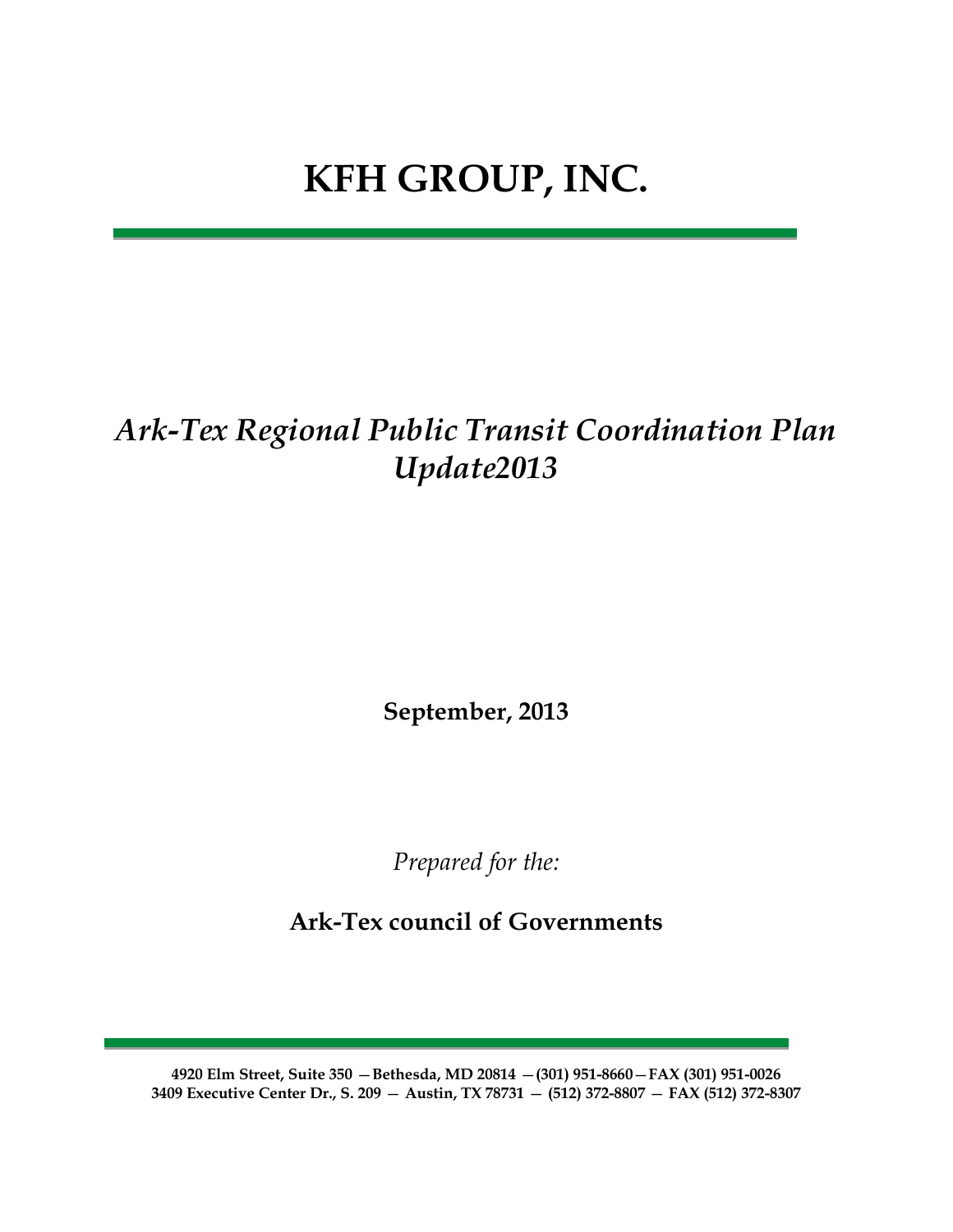## **ARK-TEX AREA REGIONAL PUBLIC TRANSIT COORDINATION PLAN UPDATE 2013**

On a regular basis, the Ark-Tex Region is updating the Coordination Plan to reflect changing needs and evolving activities and strategies. The Regional Coordination Plan Update calls for a review of needs, followed by a review of activities that have taken place in the past year. The final part of this effort is the Plan Update. The update addresses the variety of needs and proposes potential solutions. This will include identifying areas where funding can potentially be used.

## **REVIEW OF NEEDS**

The Ark-Tex Area needs have remained similar to the needs as of two years ago and documented extensively in the 2011 Coordination Plan. However, national and regional trends are indicating that as the economy continues to slump the need and of course demand for public transportation will continue to grow.

Demand for service continues to increase. Requests for commuter service saw a significant increase and Ark-Tex TRAX will continue to place an emphasis on commuter needs. TRAX is now prepared to launch commuter/Greyhound connector services in three areas. Traditional thinking on who needs rural transit and where they need to go is no longer valid as TRAX is adapting to the changing economy and the new set of needs manifested.

## **Public and Stakeholder Outreach FY 2013**

This section of the plan presents the results of the comprehensive outreach efforts as part of the coordinated planning process in the Ark-Tex region. This outreach includes surveys of the public and human service agencies, and 12 public meetings focusing on engaging older adults, persons with disabilities, individuals with low incomes, and the human service agencies that serve these cohorts. This review also discusses the 12 public meetings conducted as part of the coordinated planning process with an emphasis on service, planning, and coordination recommendations.

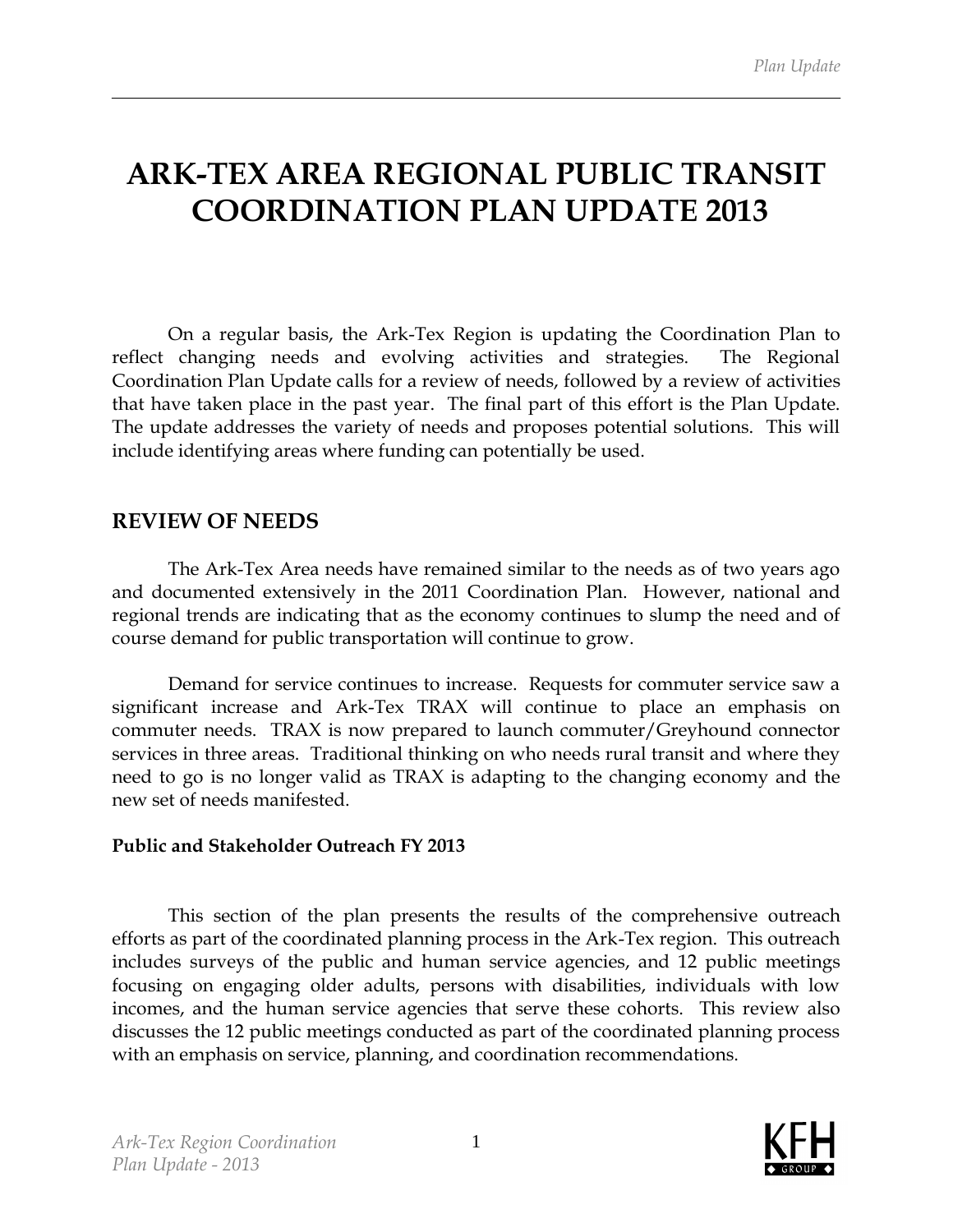## **ARK-TEX PUBLIC TRANSPORTATION SURVEY**

Prior to development of any recommendations transit strategies, public transit riders, human service agencies, and their clients were surveyed regarding their need for improvements to existing transportation services.

#### **Methodology and Outcomes**

As part of the public transit and human service coordinated planning process, the project team created a survey tool that was implemented online and administered at public meetings and by human service agencies. Northeast Texas Opportunities, Opportunities Inc. and the Randy Sam's Outreach Shelter all submitted survey responses on behalf of their clients.

The primary purpose of the survey tool was to identify public transit service gaps in the Ark-Tex region, particularly for persons displaying characteristics indicative of transit dependency. Surveys were completed by human service agency staff, human service agency clients, public transit riders, and members of the general public who do not regularly ride public transit. The survey results were tabulated by the project team.

- 24% of respondents were over the age of 65 or cared for a person over the age of 65.
- 44% of the respondents have a disability.
- 40% of the respondents are in households that are considered low income.
- 40% of the respondents are unemployed
- 40% of the respondents indicated that there was a place in the region that they could not get to.

All of the respondents that indicated there were places in the region that they could not get to where regular T-Line customers that were unaware of TRAX services that connect Texarkana with surrounding communities. Of the 40% that indicated unmet destinations, all but one wanted service to New Boston, TX, just west of Texarkana. TRAX is currently developing a route between DeKalb and Texarkana that will make regular stops in New Boston.

The majority of survey respondents have no problem getting to destinations throughout the region and those that use public transit services were pleased with the service they receive.

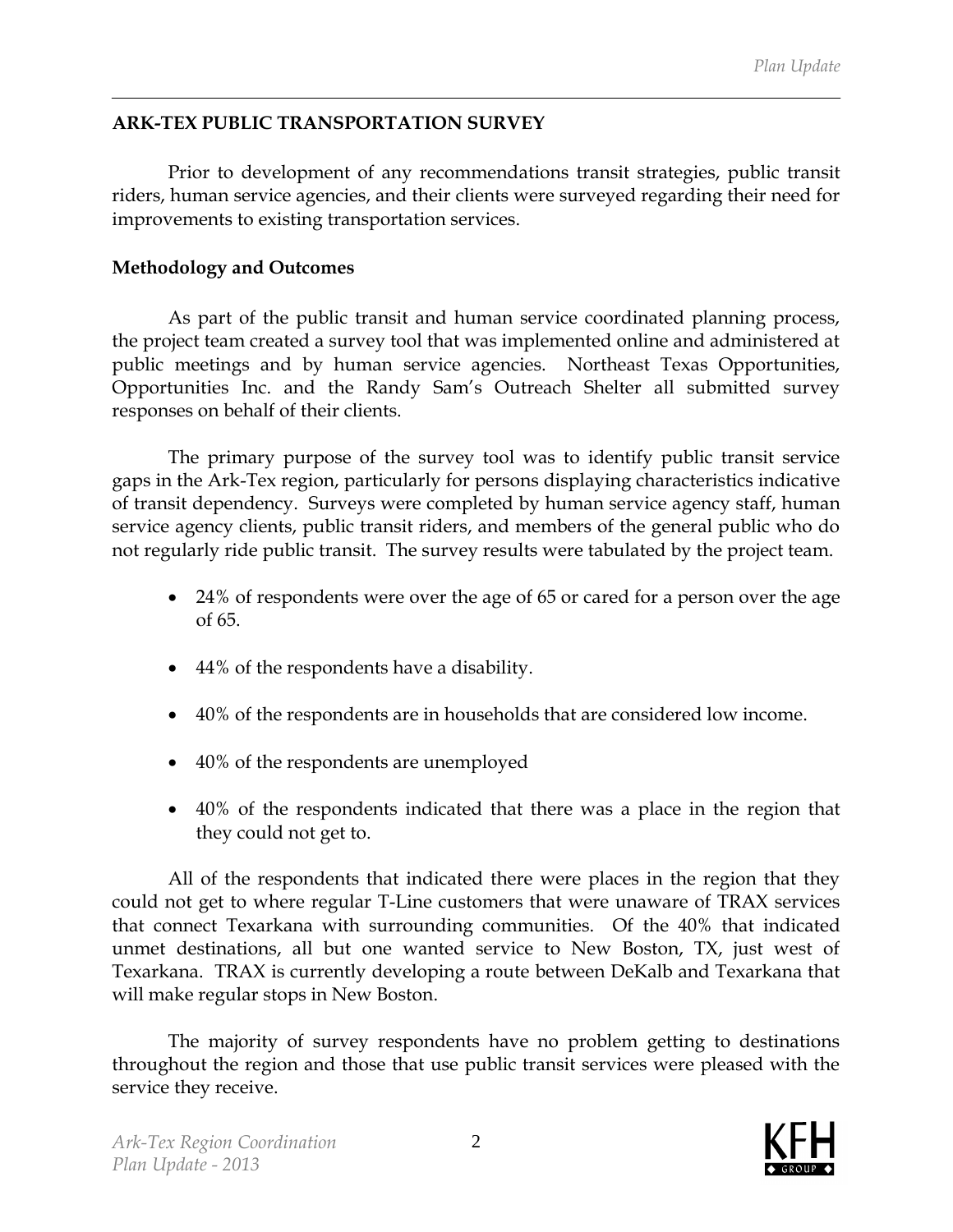The primary need that was revealed through the survey collection was for greater dissemination of information about TRAX rural and intercity services. The survey respondents that expressed barriers to reaching locations throughout the region, stated that "there are no other transportation services for the trip," as their primary reason that the trip cannot be made. The fact is, public transportation services do exist that can meet their need, but they are unaware of their existence. There is potential for TRAX to increase ridership and further meet the needs of transit riders in the region through increased marketing efforts.

In response to these findings, TRAX will be developing a marketing and outreach plan for Year 2013. The survey process is still open and will be incorporated into the June public meetings and subsequent reports on the outreach process.

#### **ARK-TEX PUBLIC TRANSIT MEETINGS**

The purpose of the public transit public meetings is to constructively engage stakeholders in the region to help further determine transit needs, possible gaps in service, and potential solutions to bridge those gaps. The target audience for these stakeholder meetings is older adults, low income households, people with disabilities, and agencies that serve these cohorts.

In 2013 there were a total of 12 meetings covering all 9 counties in the region. There were meetings in the cities of De Kalb, Redwater, Linden, Cooper, Mt. Vernon, Cumby, Como, Reno, Paris, Omaha, Clarksville and Mount Pleasant.

#### **NEEDS, GAPS, AND SOLUTIONS**

This section outlines the main issues and topics that were discussed by human service agencies, human service clients, and public transit users in the stakeholder meetings to date.

## **Coordination**

## *Morris County*

Transit customers on the periphery of the TRAX service area have stated the need for inter-jurisdictional trips mostly for medical appointments. Trip needs to Tyler in the southern portion of the TRAX service area were specifically pointed out. TRAX will explore coordination possibilities with East Texas Council of Governments to help meet these trip needs.

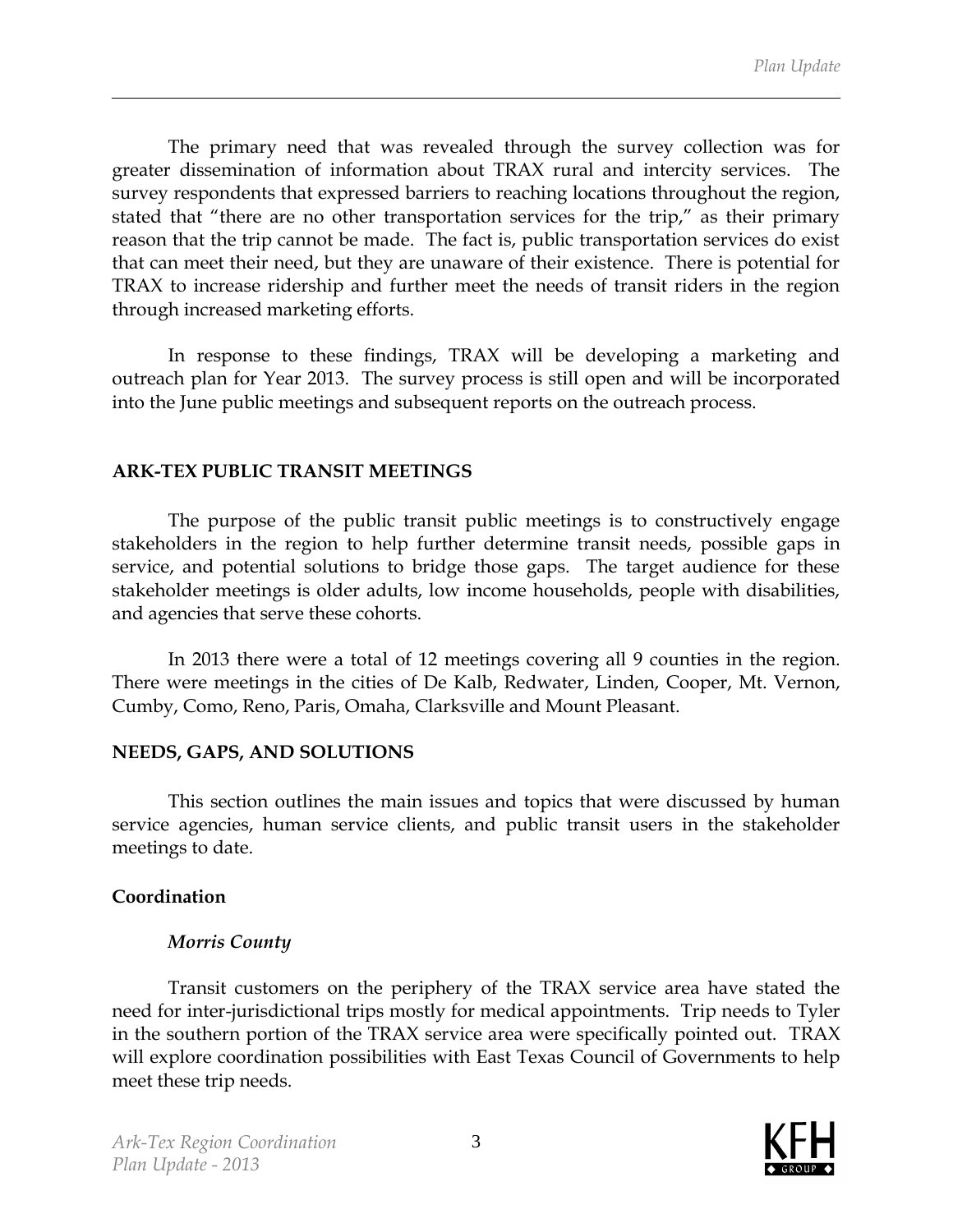## **Increased Service and Service Hours**

#### *Texarkana*

The need for service from Texarkana to rural areas to the west of the city in Bowie County was identified. There is also the desire for increased service hours in the evenings and on the weekends in Texarkana.

#### *Mount Pleasant*

Fixed-route service only runs until the early afternoon. Fixed-route service does not accommodate commuters, people needing access to employment or visitors. Opportunities to schedule transit services later in the evening (6:00 p.m. or later) should be explored.

#### **Fixed-Route Service**

#### *Texarkana*

Feasibility for increased service hours in the evenings and on the weekends should be examined. Opportunities exist to coordinate with Texas A&M University to serve the new campus outside of the current fixed-route system. T-Line should explore capital funding opportunities to update their bus fleet. Many buses are in poor to fair condition and can be a jarring ride for passengers with disabilities or who are elderly, particularly when sitting in the rear of the bus. New buses could alleviate these concerns.

## *Mount Pleasant*

The current fixed-route system in Mount Pleasant is underutilized due to insufficient service hours. Service is also insufficient in geographic coverage as many major destinations in Mount Pleasant are underserved and only accessible using demand-response service.

## *Paris*

There are currently no fixed-route services in Paris though there is the density, population, and demand for a small fixed-route system. This is a current strategy in the Regional Coordination Plan.

## **Marketing and Outreach**

Marketing and the dissemination of transit information needs to be increased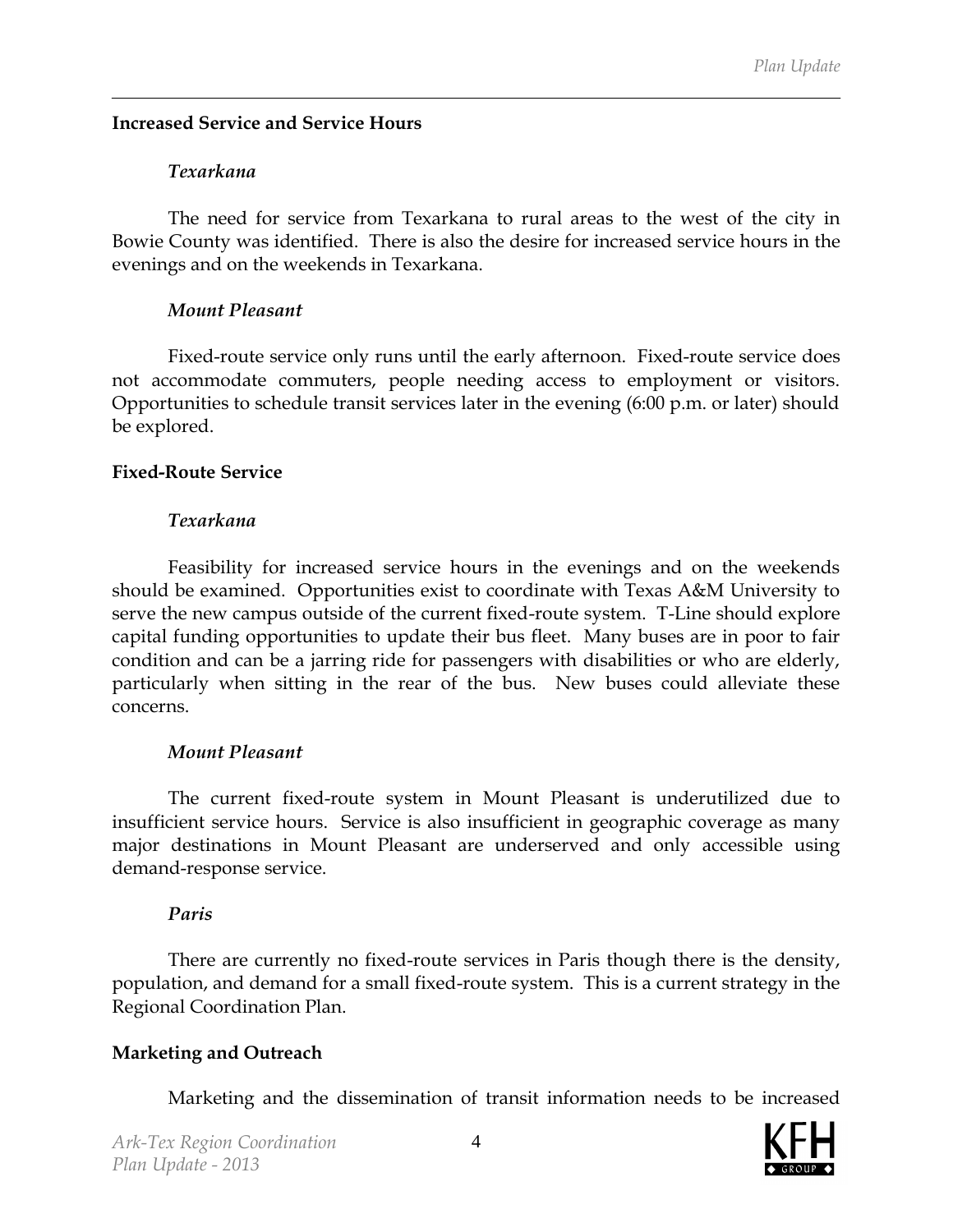region-wide. There is ample opportunity to develop written information, either on brochures or on the web, of fare structures for TRAX services. Many participants at the public meetings were excited to learn about many TRAX public transportation programs that serve low income workers and persons with disabilities. Increased marketing efforts should be developed so that these populations can learn about these services outside of coordination meetings.

TRAX has a successful travel training program and the Randy Sam's Shelter in Texarkana and Advocacy Incorporated in Paris expressed interest in coordinating travel training for their clients.

The Randy Sam's shelter has also engaged in greater coordination with TRAX and T-Line as the Director of this human service agency sits on the regional Public Transportation Coordination Board. They have offered to host a public meeting in the future.

#### **Facilities and Vehicles**

#### *Texarkana*

There is no evidence that the previous contractor for T-Line service did routine preventive maintenance. It is clear that before ATCOG took over operations, the bus fleet was allowed to deteriorate faster than is normal. This coupled with the large increase in ridership since the ATCOG implemented new service designs has resulted in many of the T-Line buses degrading, even though most are 2008 models and should be running better. Maintenance to get the buses into an acceptable condition has been expensive and there have been continued maintenance issues, above and beyond what is normal. T-Line passengers have complained about the rough rides in the buses. T-Line is in need of securing capital funding for new busses.

#### *Mount Pleasant*

TRAX currently uses paratransit scheduling software in Bowie, Cass, Red River, and Lamar Counties and is planning to expand the use of the software throughout the remaining counties in the region once the Mount Pleasant facility is brought up to date. This will also entail the use of Automatic Vehicle Location in the entire region and should increase productivity.

#### **Accessibility**

Accessibility is an issue throughout the Ark-Tex region. There are a limited number of accessible sidewalks and or bus stops. This has become a particular problem in Paris, where traffic issues resulting from persons using wheelchairs have to use a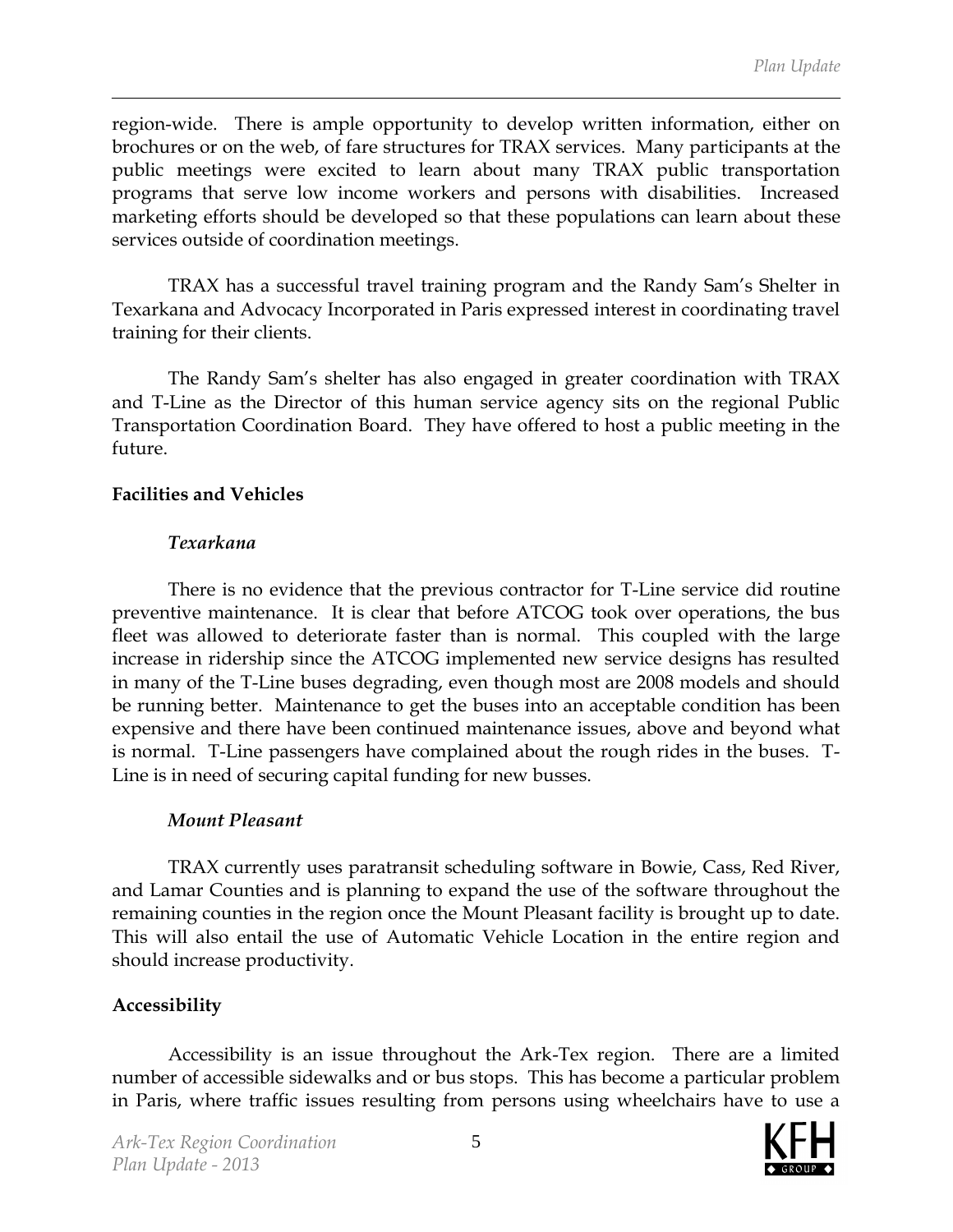traffic lane to reach their destination. Opportunities to coordinate with the Texas Department of Transportation and local governments to increase accessibility and pedestrian safety should be explored. The typical regional accessibility problems are:

- No sidewalks
- Wheelchair users using traffic lanes
- Lack of wheelchair ramps and curb cuts
- Lack of safe pedestrian street crossing and lighting
- Obstructed sidewalks (telephone poles, fire hydrants, trash cans, etc.)

## **TARKANA BUS STOP INVENTORY**

The consultant team led a detailed bus stop inventory process. Every bus stop in Texarkana was mapped using GPS coordinates. In Texarkana, TX a full bus stop assessment survey was completed at every stop. The assessment covered several data points including:

- Location
- Position in relation to the nearest intersection (Near side, far side or mid-block)
- Heading (North, south, east or west)
- Routes serving the stop
- Signage
- Amenities
- Accessibility
- Accessible pathways to human service agencies

This inventory and survey will help prioritize bus stop capital improvements, leverage funding for those improvements and held the service provider in making service changes and improvements.

## **TEXARKANA ORIGIN AND DESTINATION STUDY**

As part of the ongoing effort by the Ark-Tex Council of Governments and the T Line to enhance the quality of transit customer's travel experiences, expand the availability of services to those who are unserved and increase the cost effectiveness of service delivery, a detailed passenger count survey for T Line services was completed. The passenger counts were conducted on Friday, February 22 and Saturday, February 23, 2013 for the entire span of service. KFH Group utilized a local Texas staffing agency in the recruitment of surveyors to assist with conducting the passenger counts. A total of 11 surveyors were hired to ride all the buses and provide logistical support. Prior to

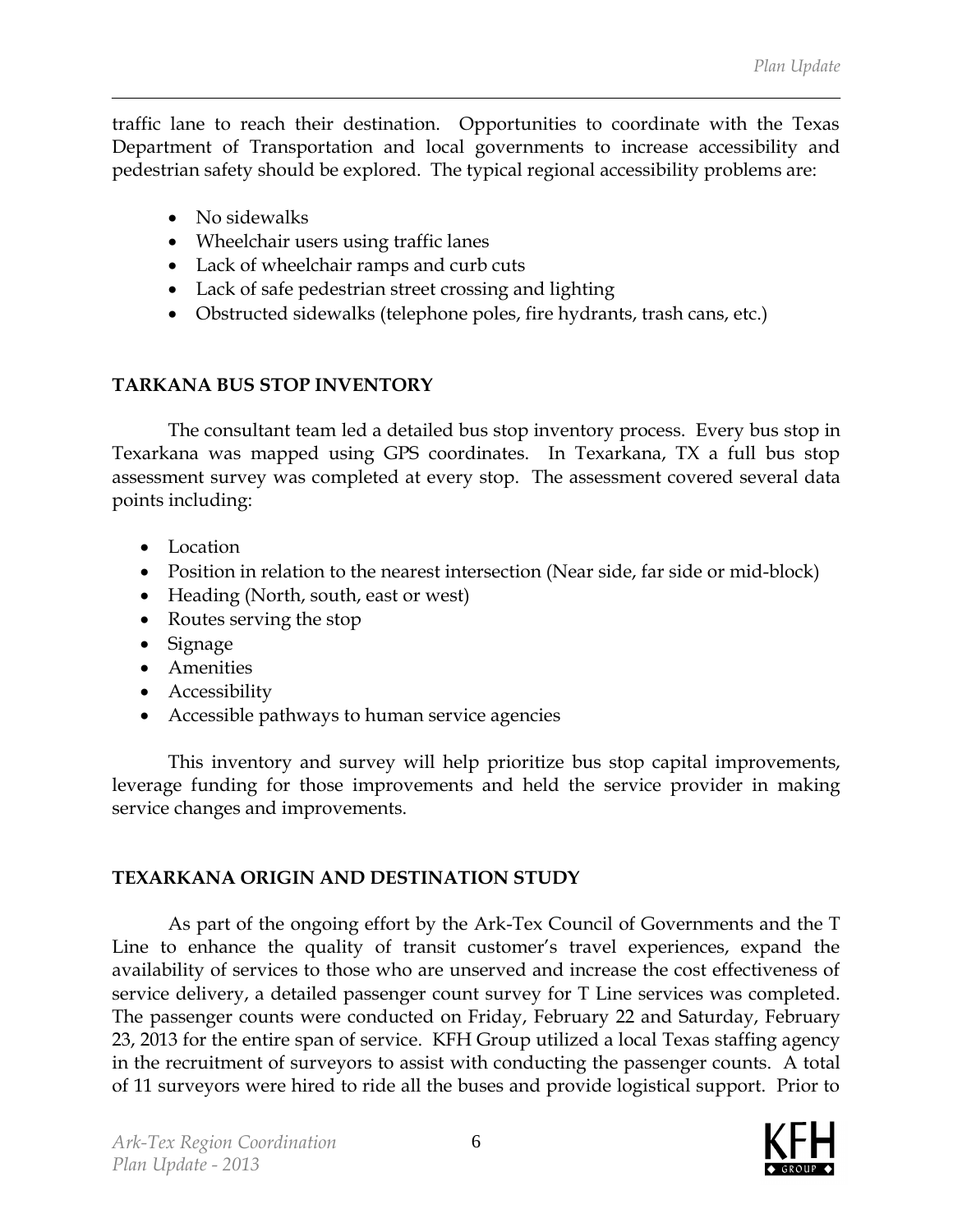the actual passenger counts, passenger count booklets were put together for each bus/run in service. Thus each passenger count booklet represented a vehicle run assignment for that particular day, and included a list of bus stop locations which were provided by T Line. Appendix A provides a sample page from one of the passenger count booklets.

A training session for the passenger count surveyors was conducted on Thursday, February 21, 2011 at the T Line maintenance facility at 818 Elm St. On the days of the passenger count effort, the surveyors logged the boarding, alightings, departing load, and the time of departure at each scheduled time point.

The technical report is organized into the following five sections:

- Section 1 Introduction
- Section 2 Total Daily Boardings and Alightings
- Section 3 Average Peak and Off-Peak Loads
- Section 4 On-Time Performance
- Section 5 Route Analysis

Each section is then organized by route. Section 5 is comprised of an analysis of each individual route, including a basic description of the route, identification of the most effective stops, identification of significant ridership gaps and an overall assessment of the route. Stop activity is analyzed by looking at which stops have significant boardings and alightings or no boardings and alightings. This analysis helps identify geographic areas of high and low use on a particular route. Productivity analysis assesses the effectiveness of each route. The purpose is to highlight the strengths and weaknesses of each route and determine how the current fixed route system structure may be improved.

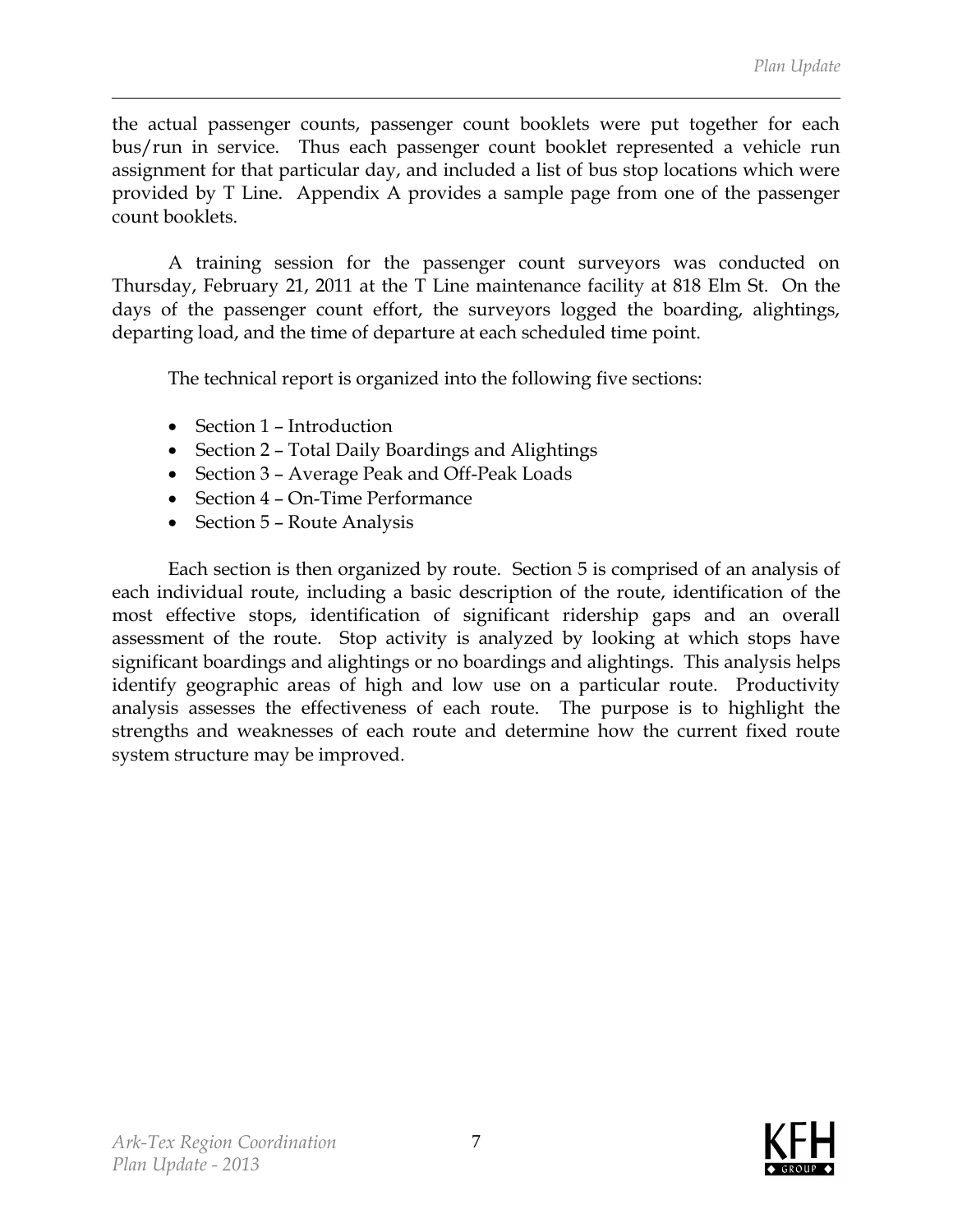## **COORDINATED TRANSPORTATION: ARK-TEX REGION PLAN UPDATE**

The Study Committee worked closely with the consultants and the public to develop a Plan that will meet a variety of transportation needs for all residents of the nine-county Ark-Tex Area. The Plan addresses a wide variety of organizational, coordination, and service activities. In addition, the Plan addresses the needs associated with the JARC and New Freedom initiatives, as well as funding for the FTA Section 5310 program. The update reflects those needs, but also reflects the changing environment for transit.

## **REVIEW OF ACTIVITIES - 2013**

The first part of this section of the Plan Update reviews the assumptions made through this planning process. The second part of this section reviews the progress in the organizational coordination issues that should be employed, followed by rural service activities and then urban activities.

#### **Service Assumptions**

- 1. **Latent Demand** TRAX continues to expand its JARC and New Freedom programs, passengers are starting to utilize the services available. The latent demand that was predicted in the 2006 – 2011 Plan is beginning to manifest itself at this time.
- 2. **Funding Issues** Funding, both local and state/federal is always a constraint to service expansion. New services cannot be implemented without a significant commitment of local funds. These funds will be secured from local governments, private businesses, and human service agencies that coordinate services. TRAX continues to excel in its use of local funding for effective service.
- 3. **Mobility Management –** Short-range planning and management activities and projects for improving coordination among public transit and other transportation providers. TRAX will continue to serve as the mobility manager and combine/coordinate with a variety of entities.
- 4. **Coordination Efforts –** TRAX is a highly coordinated system with myriad contracts and agreements as described in the original plan.
- 5. **Coordination Must Make Business Sense –** It is important to note that coordination must be a mutually beneficial agreement. That is, coordination

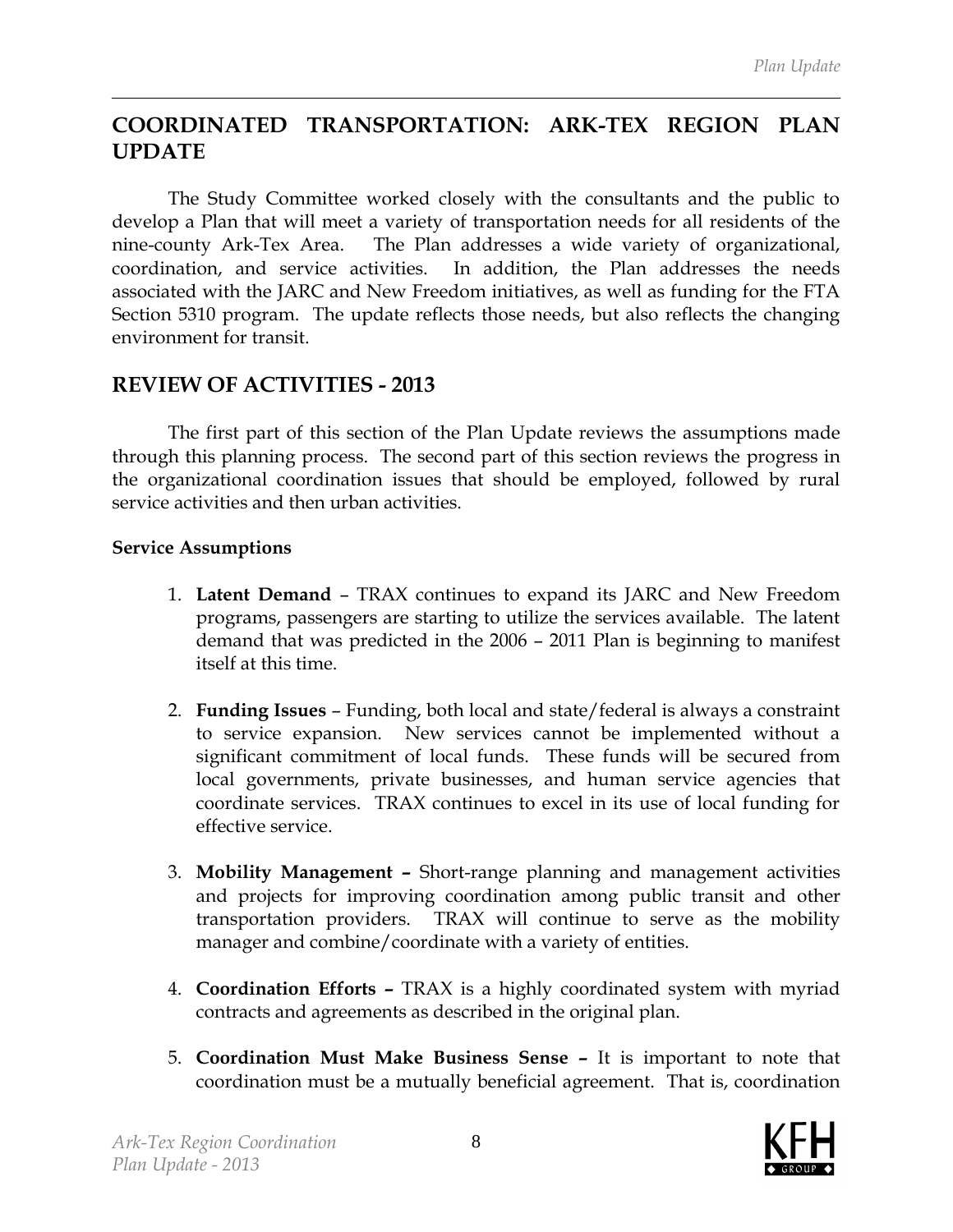must make business sense.

- 6. **Fixed-Route and Flex-Route and Other Scheduled Service** Productivity is a key to success. TxDOT funding is dependent to a large degree on the numbers of trips provided. The best way to provide the largest number of trips is to utilize the array of fixed-route and hybrid services that tend to group trips according to a schedule.
- 7. **Use of Technology** While coordination does not require technology to be successful, the use of technology can be of significant help in the process if used properly. There are areas where technology can assist in the overall mission of providing more service. TRAX will be investing heavily in new technologies.
- 8. **Preventive Maintenance** TRAX will continue to use Section 5310 funds to assist in preventive maintenance. These funds will ensure that the vehicles can be operated in the most cost effective manner.

## **Overarching Issue**

The funding mechanisms that for the past 5 – 6 years have helped TRAX initiate new services and perform Mobility Management functions have been changed to the point that funding may be in peril as it sets up a competitive atmosphere between mobility management functions and transit operations. Therefore future planning efforts will redouble our need to generate a diverse set of funding entities.

## **Organizational/Coordination Tasks**

The transportation programs in the service area are well coordinated between the Ark-Tex Rural Transit (TRAX) and most of the human service transportation programs. The exception to this is Medicaid Transportation, far and away the largest human service transportation program in a decision made at the state level. However, while the Study Committee believes that these activities should be coordinated, that decision is currently out of the hands of the local participants.

The majority of the coordination effort over the course of the plan will focus on activities that the region can control:

- Continuing to seek small scale coordination efforts
- Development of a Mobility Manager
- Further coordinate TRAX services and reduce contractor/Council of Governments (COG) duplication of effort
- Implement coordination opportunities with intercity bus services

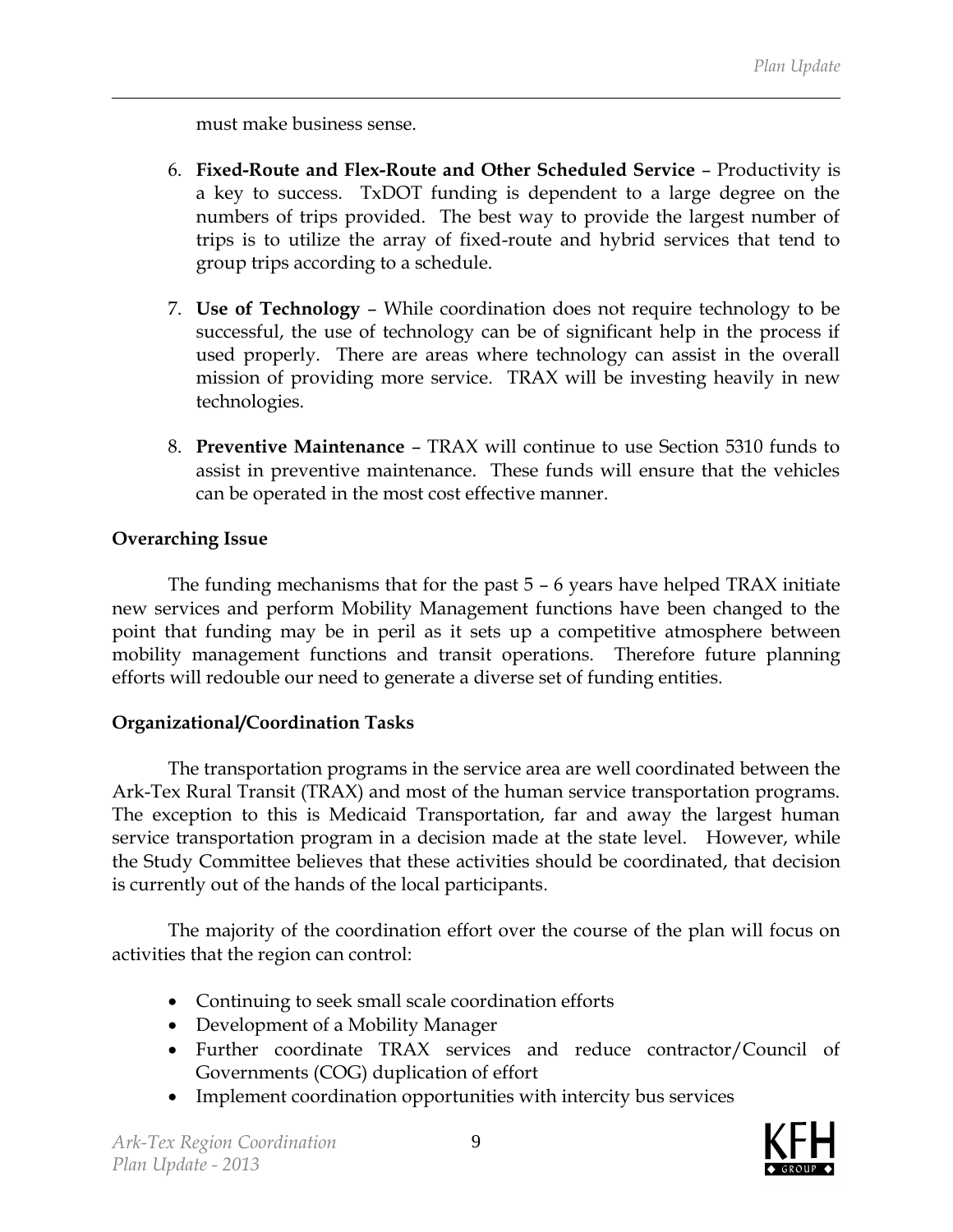#### **Coordination Task No. 1 - Continue Coordination Efforts**

The key participants in the Ark-Tex area should continue to work together in a formalized setting allowing all participants and other interested parties to participate. **TRAX continues to excel in this area, recently adding a new partner in Greyhound Bus Lines.**

#### **Coordination Task No. 1.1 - Human Service Coordination Opportunities**

In this task, TRAX is work closely with the AAA and workforce board to target elderly populations in need of paratransit services throughout the rural service area. These efforts are intended to improve mobility for elderly and persons with disabilities that cannot ride the fixed-route or fixed schedule bus. **TRAX continues to do an excellent job in coordinating services.**

#### **Coordination Task No. 2 - Regional Mobility Manager - Ongoing**

TRAX, working with each of the providers, funding agencies, and other interested stakeholders, will become the Regional Mobility Manager, coordinating a variety of public and private transportation service as well as acting as the regional rideshare manager for the nine counties. **TRAX has been fulfilling that role on an unofficial basis for many years is locally based and well respected in the communities it serves.** 

## **SERVICE AND OPERATING TASKS**

In order to effect a change – an improvement in what the customer sees, ultimately there must be service improvements. The Study Committee stated that three of the primary goals of the plan should be to:

- Enhance the Quality of the Customer's Travel Experience
- Expand the Availability of Services to Those Who are Un-served
- Increase the Cost-Effectiveness and Efficiency of Service Delivery

#### **Operational Task No. 1 - Implement Fixed-Route and Flex-Route Service**

The original coordination plan calls for a variety of scheduled service throughout selected parts of the region. TRAX has recently received finding to initiate the planning efforts to start service in Paris. **TRAX has continued to implement flexible route service in support of JARC and New Freedom programs.**

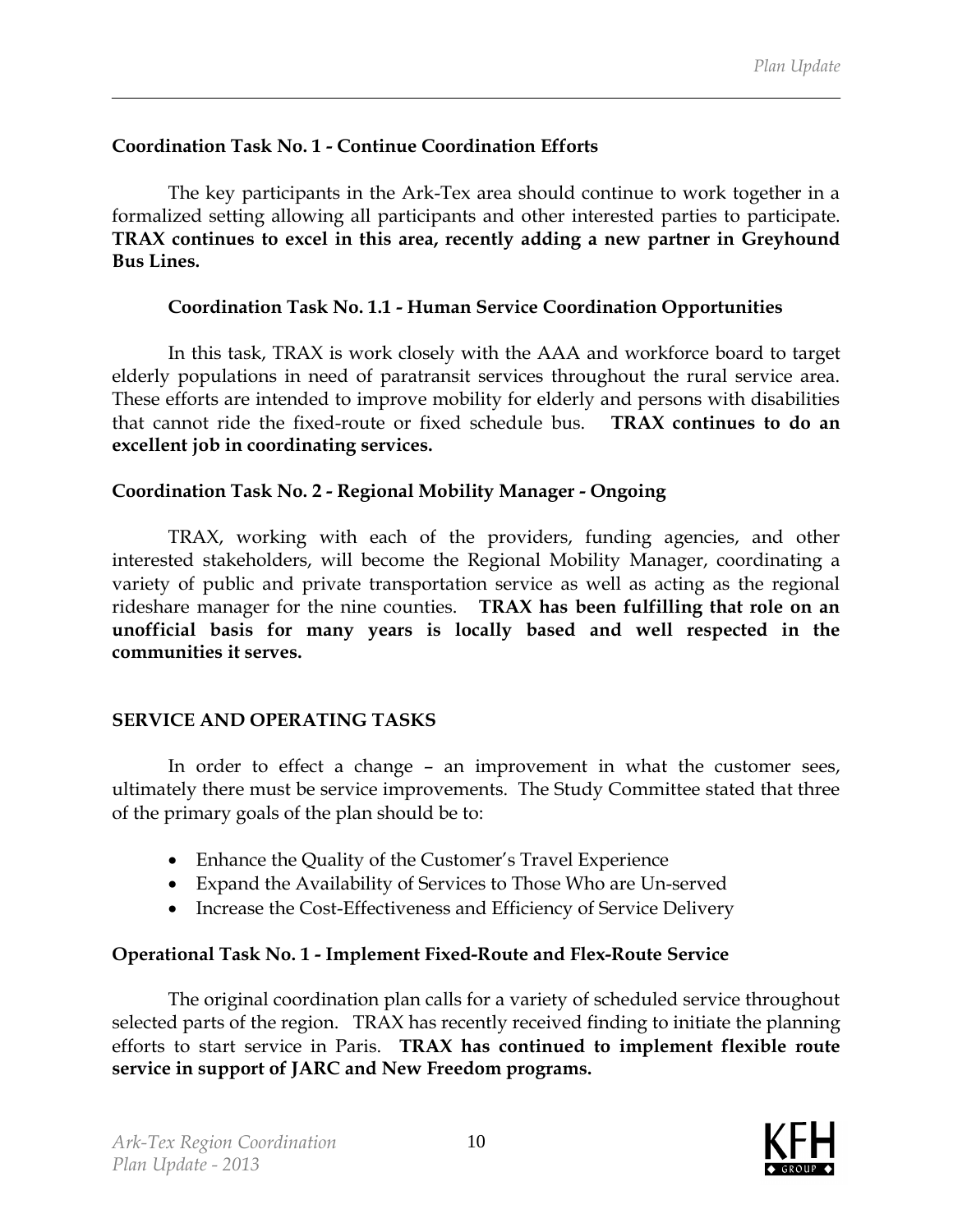#### **Operational Task No. 2 – Dial-a-Ride Service in Towns**

The larger towns of Atlanta, Clarkesville, and New Boston are candidates for dial-a-ride service. This immediate response type of service is designed to attract more users through its convenience. Many persons with disabilities will find it very convenient to use for routine needs. Each community could sustain one full-time vehicle. **These activities have not been implemented at this time, due to lack of local funding support.**

#### **Operational Task No. 3 – Develop and Implement a Marketing Plan**

The major new outcome of the 12 meetings indicated that there was a need for enhanced marketing as many survey respondents did not know there was an option to the private auto. TRAX mobility manager will develop this grass roots tool. Management will implement.

## **Capital Needs**

AS TRAX expands its role in the community, it is in need of additional and in some cases larger buses for its service. **TRAX has been aggressively increasing its fleet and is purchasing some bigger vehicles for increased flexibility, through the use of JARC, New Freedom funds and now stimulus funding.** 

## **TRAX: NEW ACTIVITIES**

TRAX has been aggressively seeking funding and has been very successful in bringing in more funds to the region. Following are the new activities planned by TRAX. TRAX is seeking funding for these services through JARC, New Freedom, Elderly and Disabled and the new Stimulus funding programs. These activities include:

Essential to the future is to be prepared for the next fuel price spike. In the summer of 2008 as the price of fuel increased, many rural transit systems including TRAX received many requests for commuter service from businesses and individuals. As prices abated the demand reduced, but was not eliminated. Most economists agree that the price of gasoline will continue to rise and at times dramatically over the next 5 – 10 years. TRAX wants to be prepared for the future by building this network of commuter services to:

- Provide more services to more people
- Capture a new market for TRAX
- Reduce pollution and greenhouse gases